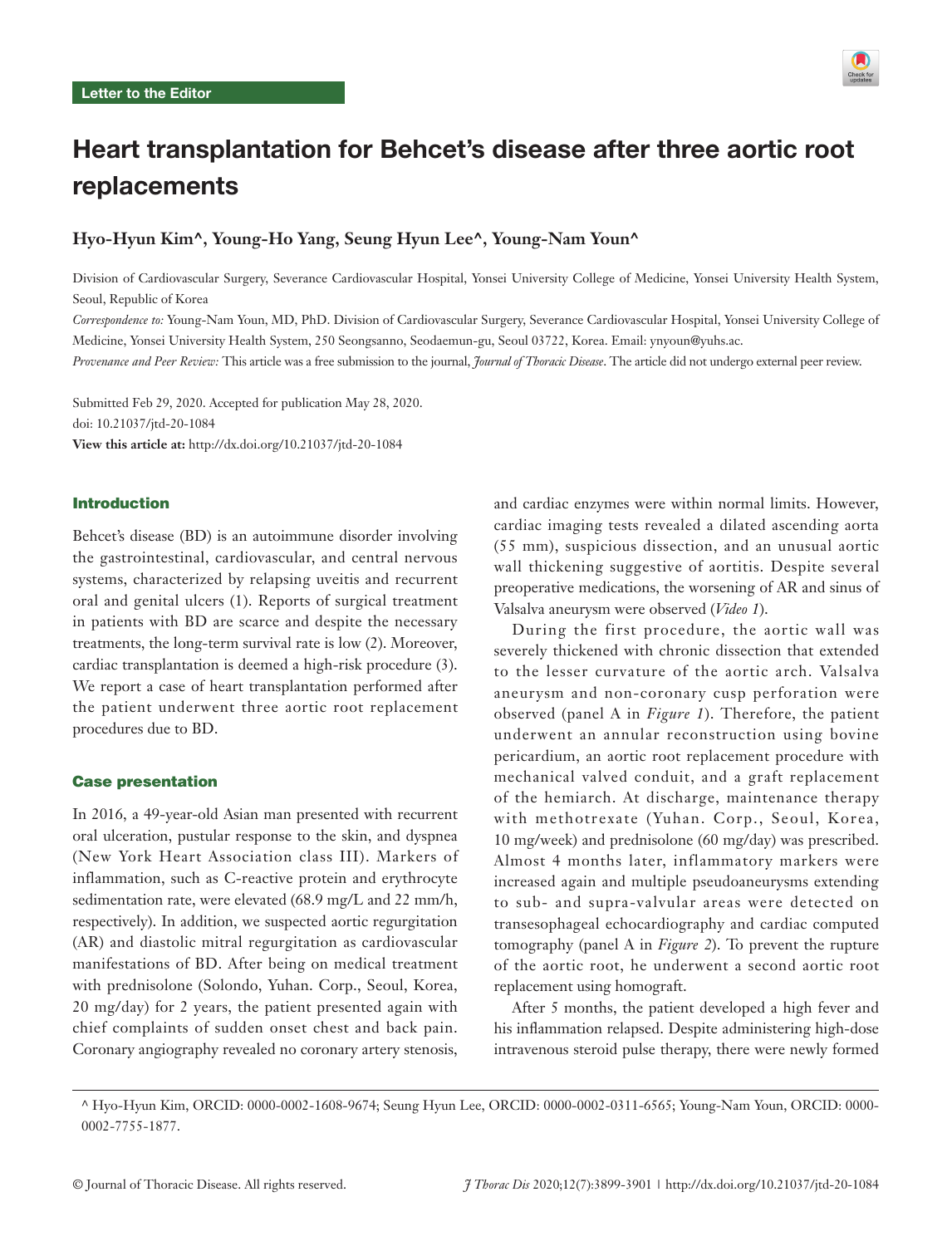

**Figure 1** Operative findings. (A) Dissection flap and non-coronary cusp perforation; (B) aneurysmal change of the left atrial wall and thrombus inside the sac.



**Figure 2** Cardiac computed tomography scan. (A) Before the third surgery shows multiple anastomotic pseudoaneurysms; (B) after heart transplantation.

extensive pseudoaneurysms around the coronary button and the distal graft anastomoses.

The patient underwent a third aortic root surgery using a mechanical valved conduit. Six hours after surgery, the patient underwent cardiac resuscitation and extracorporeal membrane oxygenation (ECMO) support due to postcardiotomy cardiogenic shock and was listed for a transplant.

After an 11-day wait under ECMO, orthotopic heart transplantation was performed by median sternotomy. During cardiectomy, we found an aneurysmal sac and internal thrombus in the left atrial appendage wall with a suspicious intracardiac shunt flow (panel B in *Figure 1*).

The aorta from the donor was anastomosed to the previous synthetic graft, which was expected to serve as the tension distributor to prevent further dilatation or dissection. The suture line, anastomosed to the pulmonary artery, was placed close to the pulmonary artery bifurcation of the donor due to the aneurysmal dilatation of the recipient (panel B in *Figure 2*). The donor's heart had an ischemic time of 204 minutes and a bypass time of 193 minutes.

During surgery, therapeutic plasma exchange was utilized to prevent acute rejection due to high panel reactive antibody levels. Postoperatively, immunosuppressive therapy and intravenous solumedrol were administered for 12 days, along with mycophenolate mofetil and tacrolimus. Subsequently,